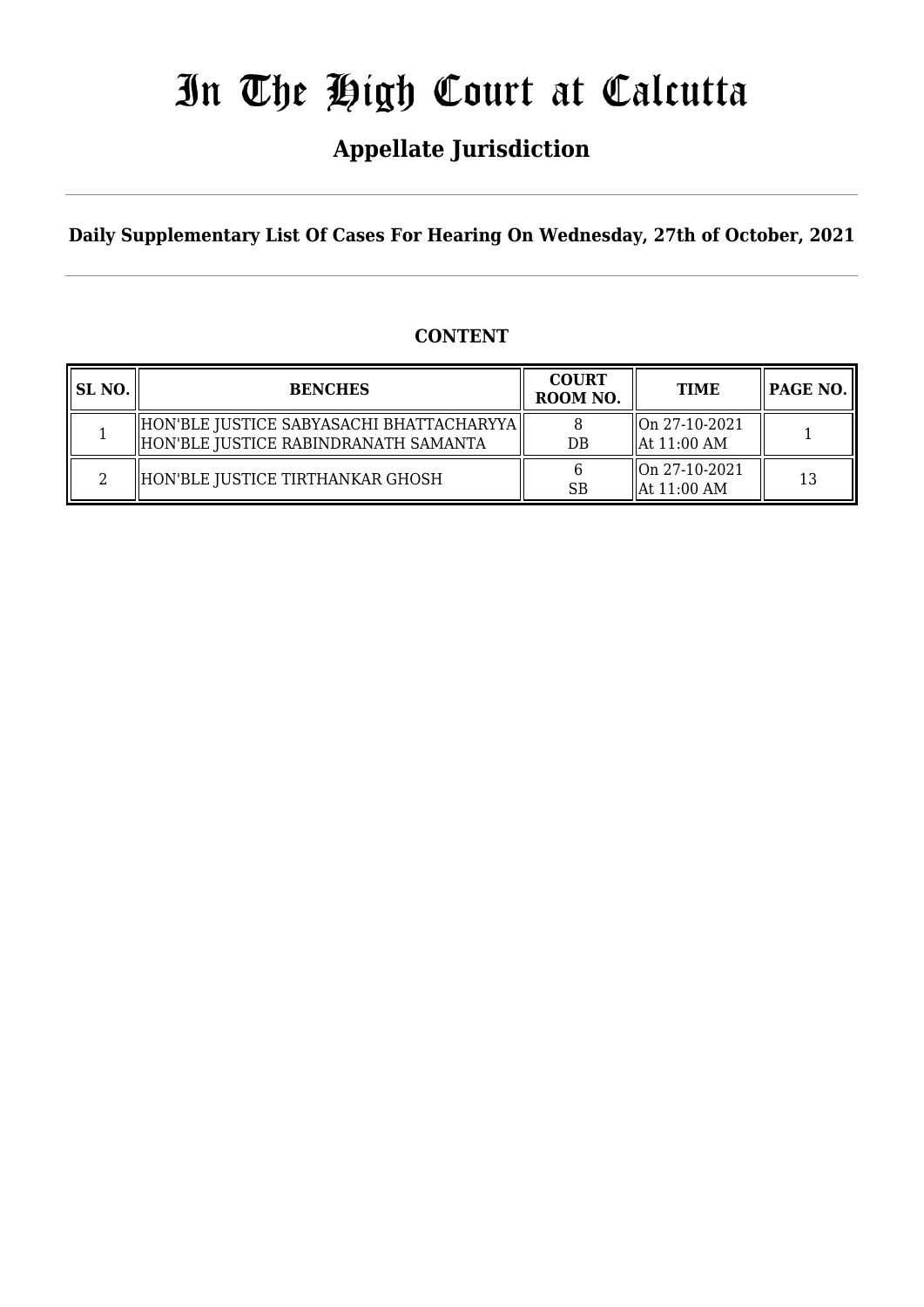

## In The High Court at Calcutta

### **Appellate Side**

**DAILY CAUSELIST For Wednesday The 27th October 2021**

**COURT NO. 8**

**DIVISION BENCH (DB)**

**AT 11:00 AM**

#### **HON'BLE JUSTICE SABYASACHI BHATTACHARYYA HON'BLE JUSTICE RABINDRANATH SAMANTA (VIA VIDEO CONFERENCE)**

**(VACATION BENCH)**

|   |                | <b>HABEAS CORPUS</b>                                                                                                   |                                     |  |  |
|---|----------------|------------------------------------------------------------------------------------------------------------------------|-------------------------------------|--|--|
| 1 | WPA(H)/57/2021 | SUSHAMA SING<br><b>VS</b><br>STATE OF WEST BENGAL<br>AND ORS.                                                          | DILIP KUMAR MANDAL                  |  |  |
|   |                |                                                                                                                        | <b>APPLICATION FOR BAIL U/S 439</b> |  |  |
| 2 | CRM/4761/2021  | <b>SHYAM SUNDAR</b><br>SARKAR@SHYAM SARKAR<br>VS<br>STATE OF WEST BENGAL                                               | RANANDEB SENGUPTA                   |  |  |
| 3 | CRM/4779/2021  | SOUMYAJIT BAR ALIAS<br>LULU<br><b>VS</b><br><b>NCB</b>                                                                 | LITAN MAITRA                        |  |  |
| 4 | CRM/5056/2021  | SAGAR NATH@BABON<br>VS.<br><b>STATE OF WEST BENGAL</b>                                                                 | <b>AINDRILA DE</b>                  |  |  |
| 5 | CRM/5203/2021  | FIRODSE ALI @FERDOSI ALI<br>@FIRDAUS<br>ALI@DHUPIA@MD<br><b>HABIBULLAH</b><br><b>VS</b><br><b>STATE OF WEST BENGAL</b> | <b>SARYATI DATTA</b>                |  |  |
| 6 | CRM/5667/2021  | SANJOY THANKDER<br>@PANDIT<br><b>VS</b><br>STATE OF WEST BENGAL                                                        | <b>MURSHID ALAM</b>                 |  |  |
| 7 | CRM/5785/2021  | SANDIP GHOSH AND<br><b>OTHERS</b><br><b>VS</b><br>STATE OF WEST BENGAL                                                 | RAYA RUDRA                          |  |  |
| 8 | CRM/5965/2021  | <b>MURARI SARDAR</b><br>VS.<br>STATE OF WEST BENGAL                                                                    | AISHWARYA BAZAZ                     |  |  |
| 9 | CRM/6043/2021  | DOLI MONDAL<br>VS<br>STATE OF WEST BENGAL                                                                              | <b>MENOTI GOMES</b>                 |  |  |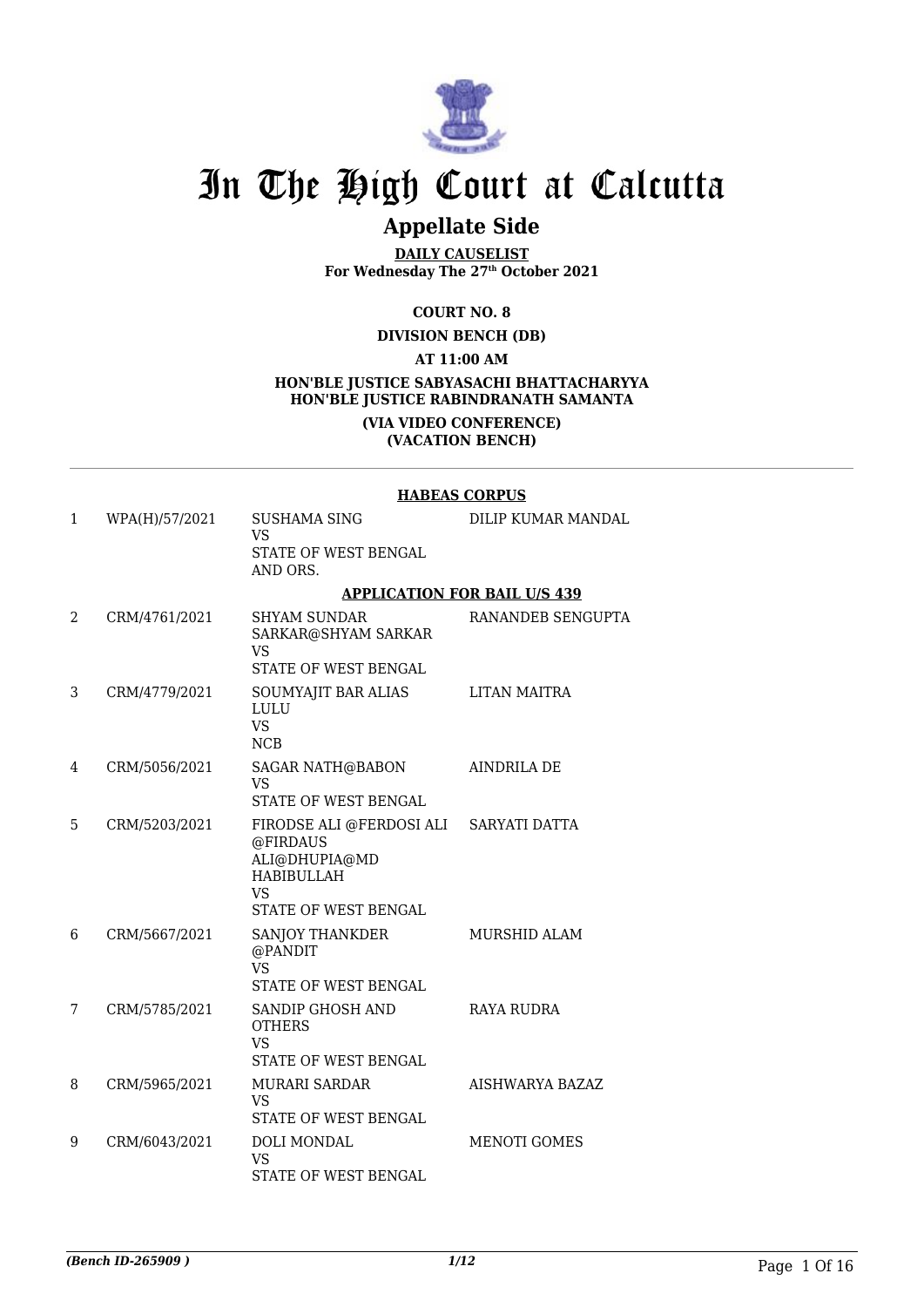| 10 | CRM/6831/2021 | SK. BABLU @ BABLU SK<br>VS                                  | KAUSHIK DEY            |
|----|---------------|-------------------------------------------------------------|------------------------|
|    |               | STATE OF WEST BENGAL                                        |                        |
| 11 | CRM/6833/2021 | KAHAR MOLLAH<br>VS                                          | <b>SARTHAK MONDAL</b>  |
|    |               | STATE OF WEST BENGAL<br>AND ANR.                            |                        |
| 12 | CRM/6835/2021 | PROSENJIT BHOWMIK<br>VS                                     | AMAL KRISHNA SAMANTA   |
|    |               | STATE OF WEST BENGAL<br>AND ORS.                            |                        |
| 13 | CRM/6837/2021 | MUNNA MUSTAK SARKAR<br><b>VS</b>                            | KAZI M. RAHMAN         |
|    |               | STATE OF WEST BENGAL                                        |                        |
| 14 | CRM/6839/2021 | <b>SEKENDAR MOLLA</b><br>VS                                 | PINAK KUMAR MITRA      |
|    |               | STATE OF WEST BENGAL                                        |                        |
| 15 | CRM/6846/2021 | <b>SAIDUR RAHAMAN</b><br><b>VS</b>                          | KAZI M RAHAMAN         |
|    |               | STATE OF WEST BENGAL                                        |                        |
| 16 | CRM/6847/2021 | JIBAN BARMAN<br><b>VS</b><br>STATE OF WEST BENGAL           | KAZI M. RAHMAN         |
| 17 | CRM/6853/2021 |                                                             | SHASHANKA SHEKHAR SAHA |
|    |               | SIRAJUL DHALI<br><b>VS</b><br>STATE OF WEST BENGAL          |                        |
|    |               |                                                             |                        |
| 18 | CRM/6856/2021 | HABIBUR SEKH @ KHOKON<br>SEKH @ BACHCHA KHOKON<br><b>VS</b> | <b>JOY CHAKRABORTY</b> |
|    |               | THE STATE OF WEST<br><b>BENGAL</b>                          |                        |
| 19 | CRM/6858/2021 | <b>SAMIR GHOSH</b>                                          | SANDIP DINDA           |
|    |               | VS<br>THE STATE OF WEST<br><b>BENGAL</b>                    |                        |
| 20 | CRM/6862/2021 | YOUSUF SK @ MIMO<br>VS                                      | PARTHA SARATHI GHOSH   |
|    |               | THE STATE OF WEST<br><b>BENGAL</b>                          |                        |
| 21 | CRM/6863/2021 | AJIJ MAHATPURE<br><b>VS</b>                                 | <b>SHARMAN SARKAR</b>  |
|    |               | STATE OF WEST BENGAL                                        |                        |
| 22 | CRM/6864/2021 | REYAJUL @ CHAND<br>VS                                       | AMAL KRISHNA SAMANTA   |
|    |               | <b>STATE OF WEST BENGAL</b>                                 |                        |
| 23 | CRM/6865/2021 | OLIUL ISLAM<br><b>VS</b>                                    | <b>SOURAV MUKHEJEE</b> |
|    |               | THE STATE OF WEST<br><b>BENGAL</b>                          |                        |
| 24 | CRM/6866/2021 | SK. ABDUL JABBAR @ SK.<br><b>ABDUL JABBAS</b>               | JUIN DUTTA CHAKRABORTY |
|    |               | <b>VS</b><br>STATE OF WEST BENGAL                           |                        |
| 25 | CRM/6867/2021 | CHADU @ CHANDU<br><b>MANDAL</b>                             | KAUSHIK GHOSH          |
|    |               | <b>VS</b><br>STATE OF WEST BENGAL                           |                        |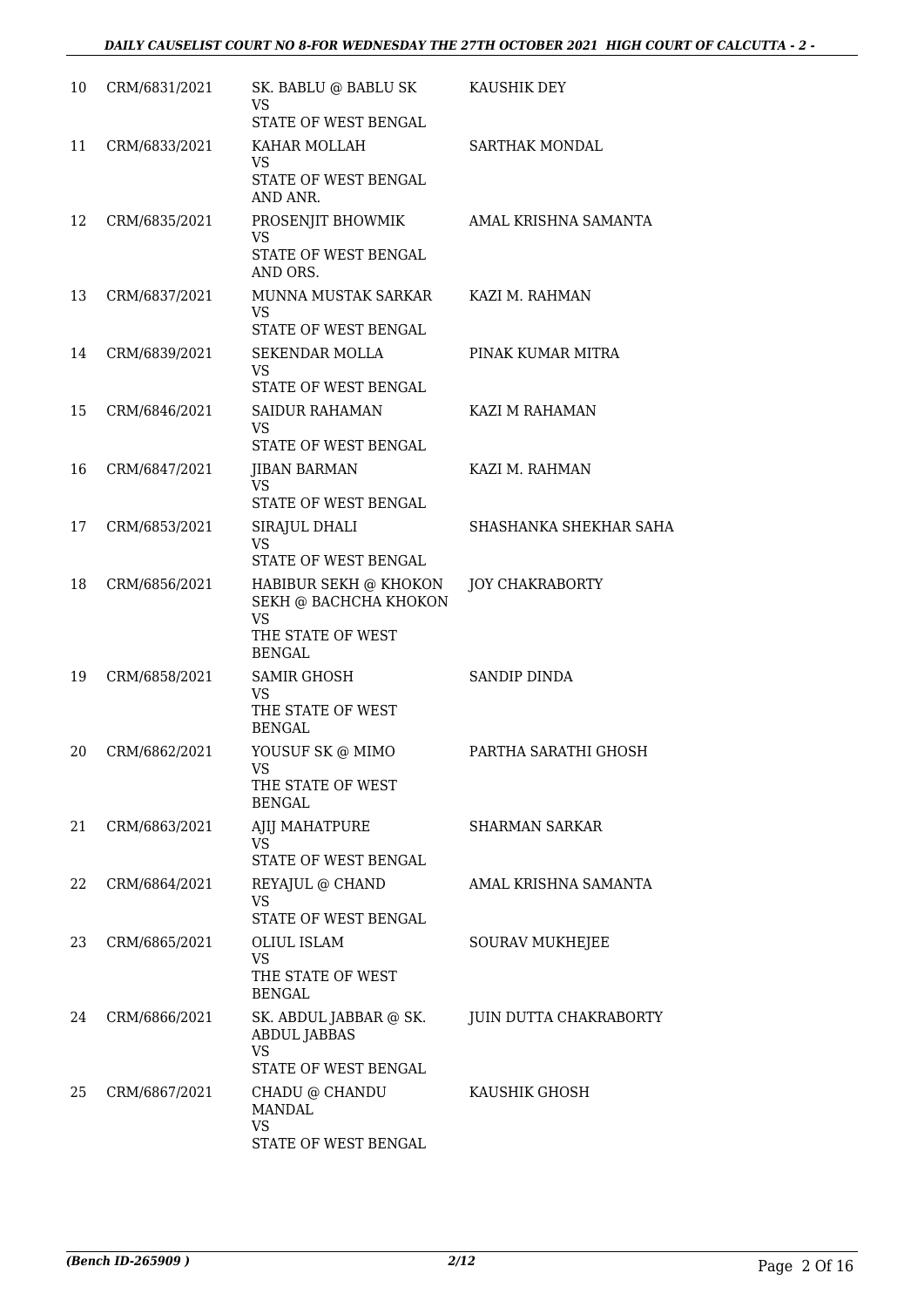| 26 | CRM/6869/2021 | BISWAJIT BISWAS @ BISWA SHIBAJI KUMAR DAS<br><b>AND ANR</b><br><b>VS</b>          |                                              |
|----|---------------|-----------------------------------------------------------------------------------|----------------------------------------------|
|    |               | STATE OF WEST BENGAL                                                              |                                              |
| 27 | CRM/6870/2021 | RADHAKANTA DAS @<br>MITHUN<br><b>VS</b><br>STATE OF WEST BENGAL                   | PRITAM ROY                                   |
| 28 | CRM/6871/2021 | RAGHUNATH DAS<br>VS                                                               | PRIYA CHAKRABORTY                            |
|    |               | STATE OF WEST BENGAL                                                              |                                              |
| 29 | CRM/6873/2021 | TARAK SARKAR AND ANR<br>VS<br>STATE OF WEST BENGAL                                | SHIBAJI NKUMAR DAS                           |
| 30 | CRM/6875/2021 | MAINUDDIN SK @ MAINU<br>AND ANR                                                   | PRITAM ROY                                   |
|    |               | <b>VS</b><br>C.B.I. AND ANR                                                       |                                              |
| 31 | CRM/6877/2021 | PRAVASH DAS<br><b>VS</b>                                                          | SHANSHANKA SHEKHAR SAHA                      |
| 32 |               | STATE OF WEST BENGAL                                                              |                                              |
|    | CRM/6882/2021 | SAMIR SHIL @ BHODAI<br><b>VS</b>                                                  | <b>SHAKTI HALDER</b>                         |
| 33 | CRM/6883/2021 | STATE OF WEST BENGAL<br>RUMJAN @ RAMJAN SK                                        | SANTANU MAJI                                 |
|    |               | <b>VS</b><br>STATE OF WEST BENGAL                                                 |                                              |
| 34 | CRM/6885/2021 | <b>GAUR GAYEN @ SANU</b><br><b>GAYEN</b>                                          | Supratick Syamal                             |
|    |               | <b>VS</b><br>STATE OF WEST BENGAL                                                 |                                              |
| 35 | CRM/6886/2021 | SABIR MOLLA @<br>SABIRUDDIN MOLLA @<br><b>SABBIR</b><br><b>VS</b>                 | SHASHANKA SHEKHAR<br>SAHADREAM.B26@GMAIL.COM |
|    |               | THE STATE OF WEST<br><b>BENGAL</b>                                                |                                              |
| 36 | CRM/6889/2021 | <b>MANIK NASKAR</b><br>VS<br>THE STATE OF WEST<br><b>BENGAL</b>                   | SHASHANKA SHEKHAR SAHA                       |
| 37 | CRM/6890/2021 | FULBABU SK @ TOTA SK @<br><b>FULLBABU SK</b><br><b>VS</b><br>STATE OF WEST BENGAL | SANTANU MAJI                                 |
| 38 | CRM/6891/2021 | MEENA SINGH @ MEENA<br><b>VS</b>                                                  | PRONOJIT ROY                                 |
|    |               | STATE OF WEST BENGAL                                                              |                                              |
| 39 | CRM/6892/2021 | KUSHA DAS<br>VS.<br>STATE OF WEST BENGAL                                          | KRISHAN RAY                                  |
| 40 | CRM/6898/2021 | <b>MATIUR RAHAMAN</b><br>VS.                                                      | JISAN IQUBAL HOSSAIN                         |
|    |               | STATE OF WEST BENGAL                                                              |                                              |
| 41 | CRM/6901/2021 | MASUD SK.<br><b>VS</b><br>STATE OF WEST BENGAL                                    | <b>TAPODIP GUPTA</b>                         |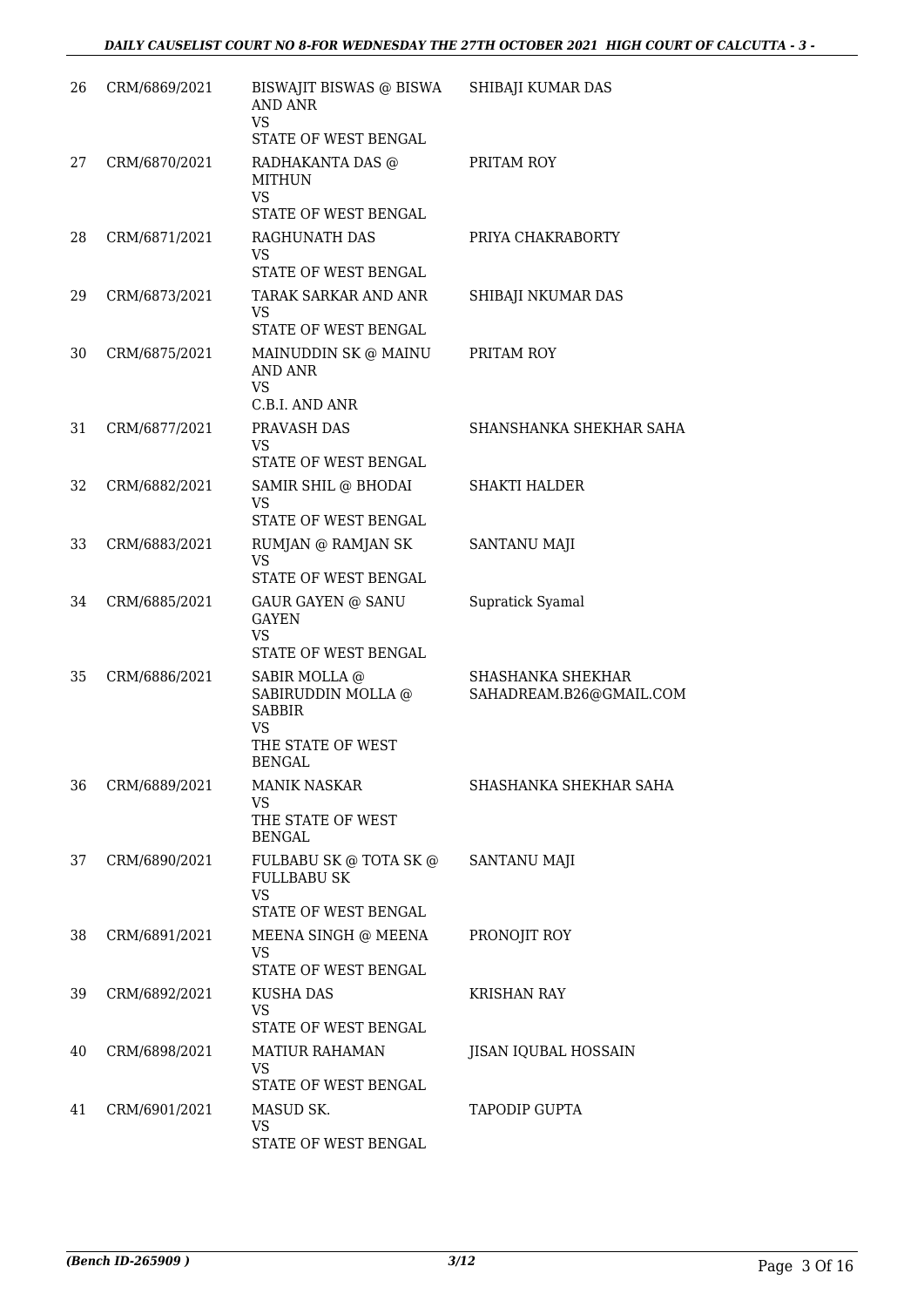| 42 | CRM/6905/2021 | SABIKUL KUNAHAR ALIAS<br>SABIKUN NAHAR MONDAL<br>VS<br>STATE OF WEST BENGAL                 | JISAN IQBAL HOSSAIN           |
|----|---------------|---------------------------------------------------------------------------------------------|-------------------------------|
| 43 | CRM/6908/2021 | SAYAN GHOSH<br><b>VS</b><br>STATE OF WEST BENGAL                                            | Malay Bhattacharyya           |
| 44 | CRM/6913/2021 | NABISUDDIN SK<br>VS<br>STATE OF WEST BENGAL                                                 | JISAN IQBAL HOSSAIN           |
| 45 | CRM/6914/2021 | <b>ALAMIN SK</b><br><b>VS</b><br>STATE OF WEST BENGAL                                       | MD GOILAM NURE IMROHI         |
| 46 | CRM/6916/2021 | ALHANODA SKA LIAS<br><b>ALHANDO SK ALIAS</b><br><b>ALHAMDO SK</b><br><b>VS</b>              | SOMNATH ADHIKARY              |
| 47 | CRM/6917/2021 | STATE OF WEST BENGAL<br>SK. TAIFIK ALI @ TOUFIK<br>ALI<br><b>VS</b><br>STATE OF WEST BENGAL | ANINDYA GHOSH                 |
| 48 | CRM/6919/2021 | TOMIRUL SK ALIAS<br><b>TAMIRUL SK</b><br><b>VS</b><br>STATE OF WEST BENGAL                  | SOMNATH ADHIKARY              |
| 49 | CRM/6920/2021 | JOY PRAKASH MAHATO @<br>JOYPRAKASH MAHATO<br><b>VS</b><br>STATE OF WEST BENGAL<br>AND ORS.  | <b>SYED MURSHID ALAM</b>      |
| 50 | CRM/6923/2021 | <b>ENAMUL SK</b><br><b>VS</b><br>STATE OF WEST BENGAL                                       | <b>KAUSIK BISWAS</b>          |
| 51 | CRM/6924/2021 | RAJ KUMAR MANNA @<br><b>GOPAL MANNA</b><br><b>VS</b><br>STATE OF WEST BENGAL                | AMAL KRISHNA SAMANTA          |
| 52 | CRM/6925/2021 | SATHI BHATTACHARYA<br>(DULE)<br><b>VS</b><br><b>STATE OF WEST BENGAL</b><br>AND ORS.        | Jeenia Rudra                  |
| 53 | CRM/6930/2021 | HARIPADA GHOSH AND<br><b>ANOTHER</b><br><b>VS</b><br>STATE OF WEST BENGAL                   | KAUSIK BISWAS                 |
| 54 | CRM/6931/2021 | BISWA @ BISWAJIT LASKAR<br>VS<br>STATE OF WEST BENGAL                                       | KALYAN KUMAR<br>BHATTACHARJEE |
| 55 | CRM/6932/2021 | DILIP BAG<br><b>VS</b><br>STATE OF WEST BENGAL<br>AND ORS.                                  | AMAL KRISHNA SAMANTA          |
| 56 | CRM/6938/2021 | PRASANTA SINGH AND<br><b>OTHERS</b><br><b>VS</b><br>STATE OF WEST BENGAL                    | NILADRI SEKHAR GHOSH          |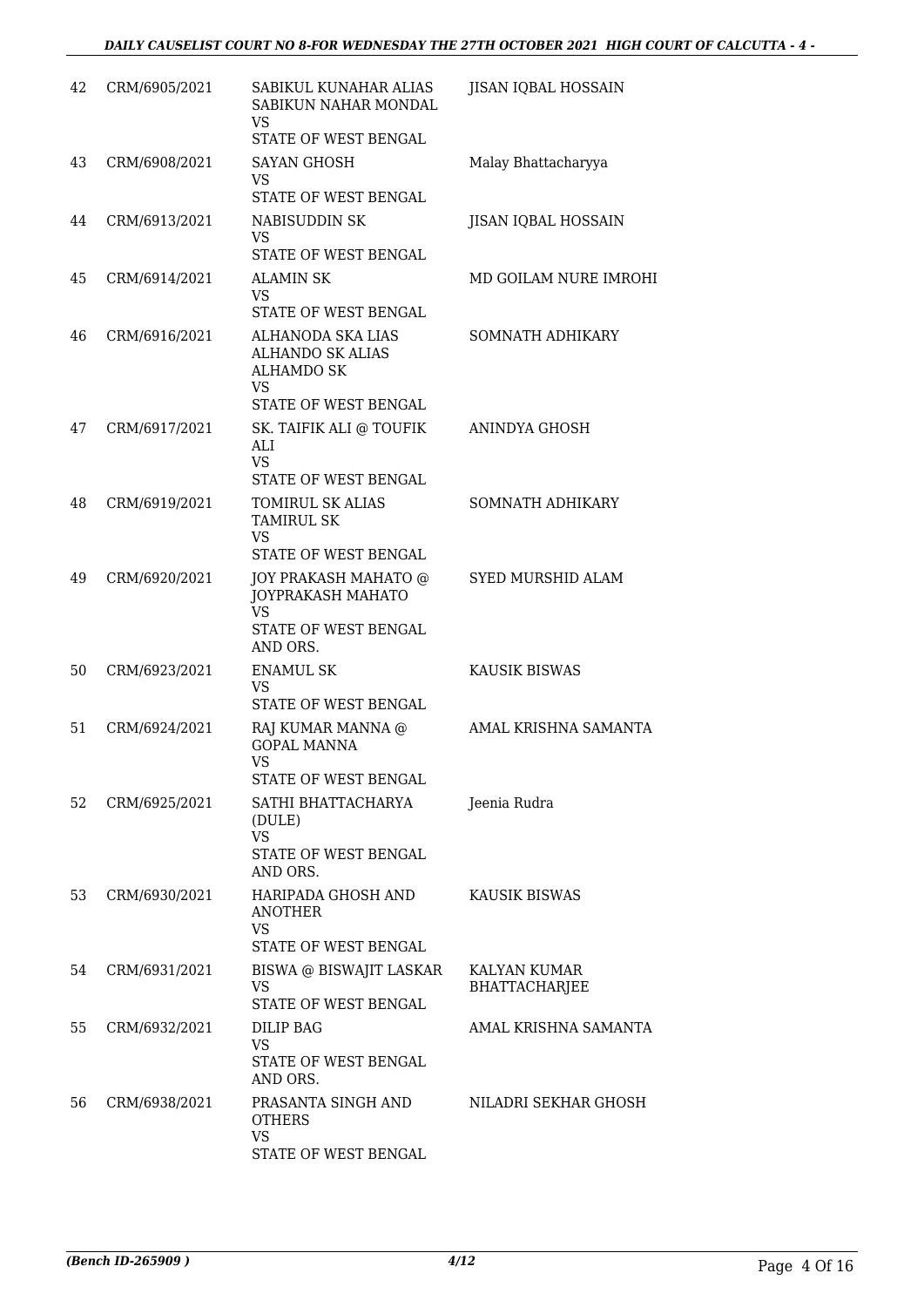| 57 | CRM/6939/2021 | SK. SADDAM HOSSAIN @<br>SK. SADDAM<br><b>VS</b><br>STATE OF WEST BENGAL<br>AND ORS.                                | NILADRI SEKHAR GHOSH     |
|----|---------------|--------------------------------------------------------------------------------------------------------------------|--------------------------|
| 58 | CRM/6940/2021 | <b>HABIB SK</b><br>VS<br>STATE OF WEST BENGAL                                                                      | SYED MURSHID ALAM        |
| 59 | CRM/6941/2021 | SK SADDAM HUSAN<br>VS<br>STATE OF WEST BENGAL                                                                      | <b>SUMIT ROUTH</b>       |
| 60 | CRM/6943/2021 | AMAR MONDAL<br><b>VS</b><br>STATE OF WEST BENGAL                                                                   | ABDUL HAMID MOLLA        |
| 61 | CRM/6944/2021 | <b>SK MURSELIM</b><br><b>VS</b><br>STATE OF WEST BENGAL                                                            | <b>SUMIT ROUTH</b>       |
| 62 | CRM/6946/2021 | THE CENTRAL BUREAU OF<br><b>INVESTIGATION</b><br>SPECIALBRANCH KOLKATA<br>VS<br>LAKSHMI BAGDI AND<br><b>OTHERS</b> | <b>SAMRAT GOSWAMI</b>    |
| 63 | CRM/6947/2021 | SUBEDH@SUKHEN SARDAR<br><b>VS</b><br>STATE OF WEST BENGAL                                                          | AMIT SINGH               |
| 64 | CRM/6948/2021 | <b>AVIJIT PRAMANIK</b><br><b>VS</b><br>STATE OF WEST BENGAL                                                        | <b>GAUTAM SARDAR</b>     |
| 65 | CRM/6955/2021 | SK LADLA ALIAS MD LADLA<br>AND ANR<br><b>VS</b><br>STATE OF WEST BENGAL                                            | <b>ANKITA DEY</b>        |
| 66 | CRM/6957/2021 | MANTU DOLUI @ MONTU<br><b>DOLUI</b><br><b>VS</b><br>STATE OF WEST BENGAL                                           | NILADRI SEKHAR GHOSH     |
| 67 | CRM/6958/2021 | PRAFULLYA MALIK<br>VS<br>STATE OF WEST BENGAL                                                                      | SOMENATH MUKHERJEE       |
| 68 | CRM/6960/2021 | SANJIB DAS<br><b>VS</b><br>STATE OF WEST BENGAL                                                                    | <b>SUMAN DE</b>          |
| 69 | CRM/6961/2021 | ISTARUL HALSANA<br>VS<br>STATE OF WEST BENGAL                                                                      | <b>RAJ BARMAN</b>        |
| 70 | CRM/6963/2021 | <b>ALOKE DAS</b><br>VS<br>STATE OF WEST BENGAL                                                                     | SK TOSLIM ALI            |
| 71 | CRM/6964/2021 | NAYAN HALDER<br>VS<br>THE STATE OF WEST<br><b>BENGAL</b>                                                           | <b>AVIRUP CHATTERJEE</b> |
| 72 | CRM/6965/2021 | NAJIR MOMIN @ NAZIR<br><b>MOMIN</b><br><b>VS</b><br>STATE OF WEST BENGAL                                           | MUJIBAR ALI NASKAR       |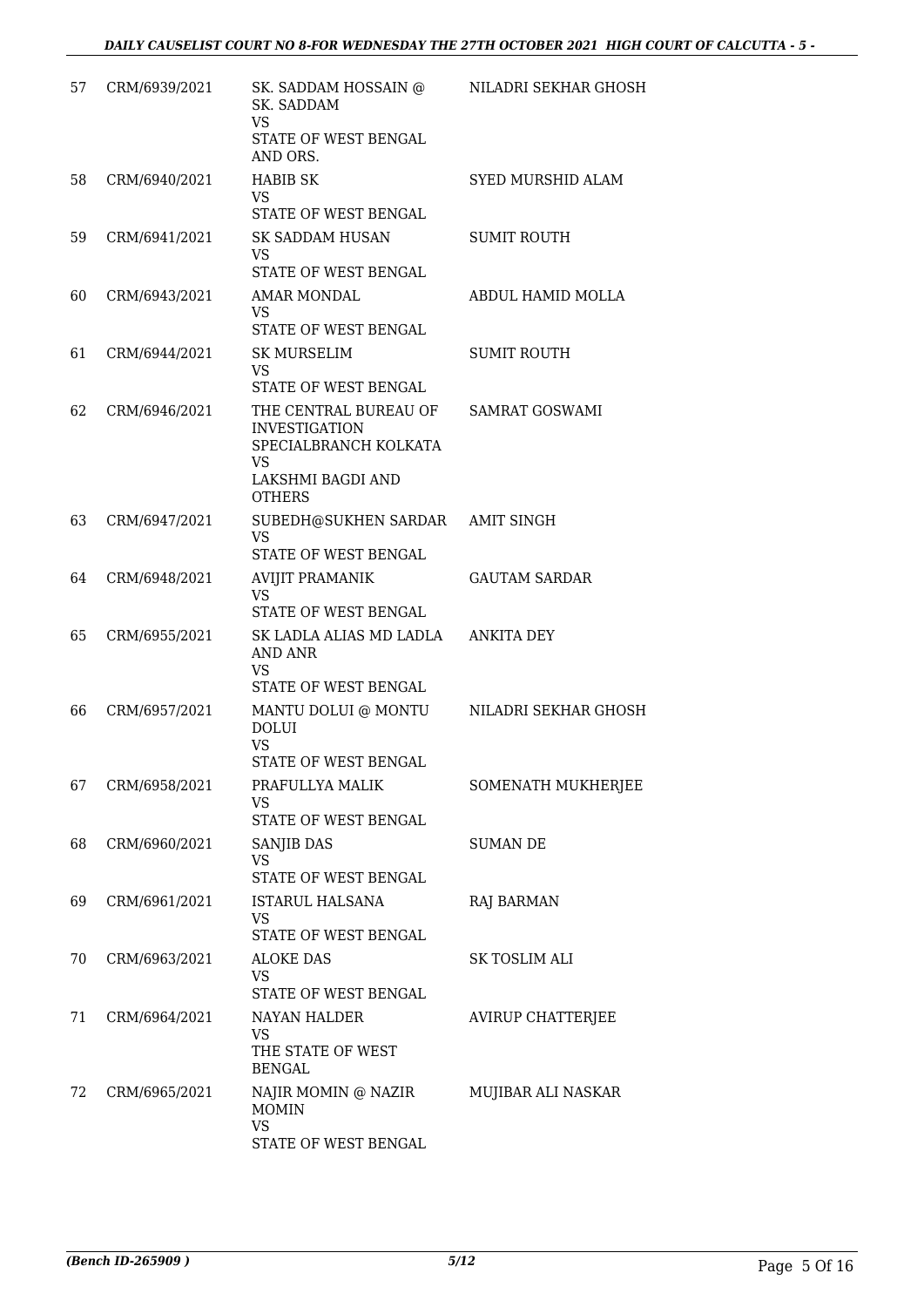| 73 | CRM/6966/2021    | IMRAJ HASAN @ RUBEL SK<br>VS<br>STATE OF WEST BENGAL                                       | <b>SUMAN DE</b>       |
|----|------------------|--------------------------------------------------------------------------------------------|-----------------------|
| 74 | CRM/6967/2021    | NOORBOK SK @ BHOLA SK<br>@ NURBAKS SEKH<br>VS                                              | MOHAMMAD KHAIRUL      |
|    |                  | STATE OF WEST BENGAL                                                                       |                       |
| 75 | CRM/6969/2021    | SHYAMSUNDAR BISWAS<br>VS<br>STATE OF WEST BENGAL<br>AND ORS.                               | NILADRI SEKHAR GHOSH  |
| 76 | CRM/6970/2021    | ANJUYARA BIBI<br>VS<br>STATE OF WEST BENGAL                                                | <b>SK TOSLIM ALI</b>  |
| 77 | CRM/6972/2021    | SANJAY SARKAR @ SANJOY<br><b>SARKAR</b><br>VS<br>THE STATE OF WEST                         | DEBAYAN GHOSH         |
| 78 | CRM/6974/2021    | <b>BENGAL</b><br>MOSTAKIN SEKH                                                             | <b>SK TOSLIM ALI</b>  |
|    |                  | <b>VS</b><br>STATE OF WEST BENGAL                                                          |                       |
| 79 | CRM/6975/2021    | SENTU SK @ MAHATADIN<br><b>SK AND ANR</b><br><b>VS</b><br>STATE OF WEST BENGAL<br>AND ORS. | KAUSHIK BISWAS        |
| 80 | CRM/6976/2021    | PRADIP KUMAR MAITY<br><b>VS</b><br>STATE OF WEST BENGAL                                    | <b>SUMAN DE</b>       |
| 81 | CRM/6978/2021    | MANISH KUMAR RAJAK<br><b>VS</b><br>STATE OF WEST BENGAL                                    | MOHAMMAD KHAIRUL      |
| 82 | CRM/6979/2021    | SK JIAUL @ SK JEYAUL<br><b>VS</b><br>STATE OF WEST BENGAL                                  | SOUPAL CHATTERJEE     |
|    | 83 CRM/6981/2021 | <b>BAPAN SANTRA</b><br>VS<br>STATE OF WEST BENGAL                                          | SANTANU MAJI          |
| 84 | CRM/6982/2021    | NETAI SINGH<br>VS.<br>STATE OF WEST BENGAL                                                 | DEBARSHI BRAHMA       |
| 85 | CRM/6987/2021    | NAJMUL HAQUE @<br>CHANCHAL<br><b>VS</b>                                                    | MOHAMMAD KHAIRUL      |
|    |                  | STATE OF WEST BENGAL                                                                       |                       |
| 86 | CRM/6989/2021    | CHAND @ CHAND MOHAN<br><b>MALAKAR @BISWAS</b><br>VS<br>STATE OF WEST BENGAL<br>AND ORS.    | <b>KARABI ROY</b>     |
| 87 | CRM/6995/2021    | RATAN BALA<br>VS.<br>STATE OF WEST BENGAL                                                  | KAUSTUV SHOME         |
| 88 | CRM/7006/2021    | FARIJUL @ FAREJUL SK.<br>VS<br>THE STATE OF WEST<br><b>BENGAL</b>                          | MD. GOLAM NURE IMROHI |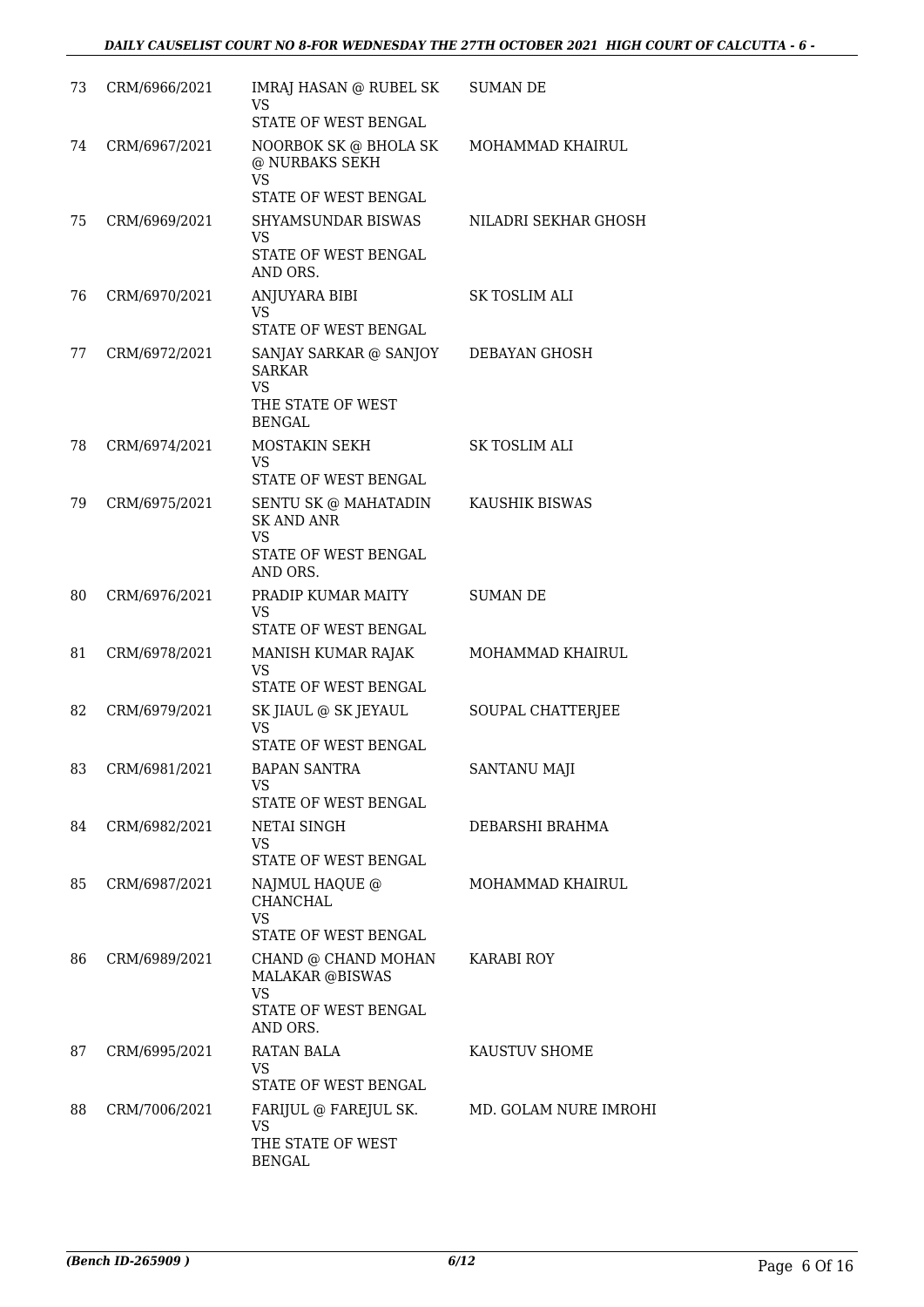| 89 | CRM/7007/2021     | ABDUL MANNAN@MANNAN ABDUS SALAM<br><b>SK</b><br><b>VS</b><br>STATE OF WEST BENGAL |                                                               |
|----|-------------------|-----------------------------------------------------------------------------------|---------------------------------------------------------------|
| 90 | CRM/7011/2021     | <b>AKTARUL SK</b><br>VS                                                           | <b>ARUSHI RATHORE</b>                                         |
| 91 | CRM/7017/2021     | STATE OF WEST BENGAL<br>GANESH PRASAD VERMA<br><b>VS</b><br>STATE OF WEST BENGAL  | <b>ARUSHI RATHORE</b>                                         |
| 92 | CRM/7019/2021     | SANDIP PRAMANIK<br>VS<br>STATE OF WEST BENGAL                                     | KAUSTUV SHOME                                                 |
| 93 | CRM/7023/2021     | SOMNATH DUTTA<br><b>VS</b><br>STATE OF WEST BENGAL                                | <b>SAYAN KANJILAL</b>                                         |
|    |                   |                                                                                   | <b>APPLICATION FOR ANTICIPATORY BAIL U/SEC. 438 CR. P. C.</b> |
| 94 | CRM/6036/2021     | ARUN KUMAR SAHA                                                                   | <b>ANKITA DEY</b>                                             |
|    |                   | <b>VS</b>                                                                         |                                                               |
|    |                   | STATE OF WEST BENGAL                                                              |                                                               |
| 95 | CRM/6826/2021     | KAILASH VIJAYVARGIYA<br><b>VS</b><br>STATE OF WEST BENGAL                         | MOYUKH MUKHERJEE                                              |
| 96 | CRM/6827/2021     | <b>JISNU BASU</b>                                                                 | PRITAM ROY                                                    |
|    |                   | <b>VS</b><br>STATE OF WEST BENGAL                                                 |                                                               |
| 97 | CRM/6828/2021     | PRADEEP JOSHI ALIAS NG<br><b>JOSHI</b><br><b>VS</b>                               | DEBU CHOWDHURY                                                |
|    |                   | STATE OF WEST BENGAL                                                              |                                                               |
| 98 | CRM/6832/2021     | SOVAN KAR AND ANR<br><b>VS</b><br>STATE OF WEST BENGAL<br>AND ORS.                | Shraman Sarkar                                                |
| 99 | CRM/6841/2021     | <b>AMIT BISWAS</b><br><b>VS</b>                                                   | KAZI M. RAHMAN                                                |
|    |                   | STATE OF WEST BENGAL                                                              |                                                               |
|    | 100 CRM/6843/2021 | <b>BIKASH PAUL AND OTHERS</b><br>VS<br>STATE OF WEST BENGAL                       | JOYEETA MUKHERJEE                                             |
|    | 101 CRM/6845/2021 | SAYAN KHAN AND<br><b>OTTHERS</b><br><b>VS</b>                                     | KUNAL GANGULY                                                 |
|    |                   | STATE OF WEST BENGAL                                                              |                                                               |
|    | 102 CRM/6848/2021 | SAMRAT GHOSH AND<br><b>OTHERS</b><br><b>VS</b><br>STATE OF WEST BENGAL            | <b>SOURAV MUKHERJEE</b>                                       |
|    | 103 CRM/6849/2021 | <b>AKMAL HOSSAIN</b>                                                              | <b>ARUP SARKAR</b>                                            |
|    |                   | VS<br>STATE OF WEST BENGAL                                                        |                                                               |
|    | 104 CRM/6850/2021 | GANESH KUMAR BHALOTIA<br>VS<br>STATE OF WEST BENGAL                               | SUBHAJIT CHOWDHURY                                            |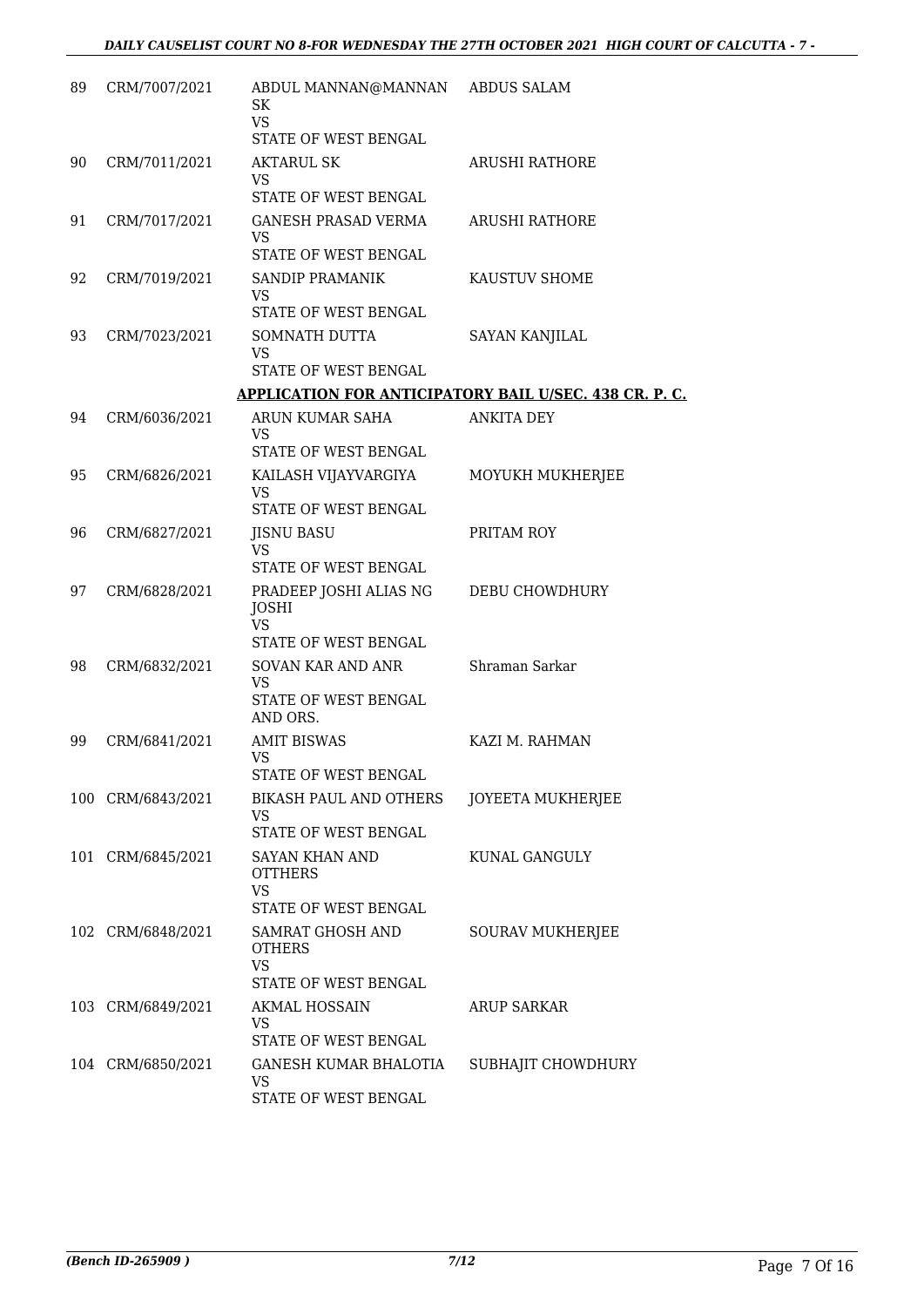| 105 CRM/6852/2021 | KOUSHALYA CHOWDHURY<br>@ KOSHALA CHOWDHURY<br><b>AND ANOTHER</b><br><b>VS</b> | <b>SOURAV MUKHERJEE</b>    |
|-------------------|-------------------------------------------------------------------------------|----------------------------|
|                   | STATE OF WEST BENGAL                                                          |                            |
| 106 CRM/6854/2021 | LALTU MONDAL<br><b>VS</b>                                                     | SOURAV MUKHERJEE           |
|                   | STATE OF WEST BENGAL                                                          |                            |
| 107 CRM/6855/2021 | KALYAN KUMAR GHOSH<br>VS                                                      | SHIBAJI KUMAR DAS          |
|                   | STATE OF WEST BENGAL<br>AND ORS.                                              |                            |
| 108 CRM/6857/2021 | SUFIA MONDAL@ SUPRIYA<br>MONDAL AND OTHERS                                    | <b>SOURAV MUKHERJEE</b>    |
|                   | <b>VS</b><br>STATE OF WEST BENGAL                                             |                            |
| 109 CRM/6859/2021 | <b>AZAD SK AND ORS</b>                                                        | SOURAV MUKHERJEE           |
|                   | VS<br>STATE OF WEST BENGAL<br>AND ORS.                                        |                            |
| 110 CRM/6861/2021 | DR. TAPAS BAKULI                                                              | <b>SOMA CHOWDHURY</b>      |
|                   | VS                                                                            | (BANDHU)                   |
|                   | STATE OF WEST BENGAL                                                          |                            |
| 111 CRM/6876/2021 | SAMIRUL @ SAMIRUL<br>HOQUE AND ORS.<br><b>VS</b>                              | OINDRILA GHOSH             |
|                   | STATE OF WEST BENGAL                                                          | <b>ARUP SARKAR</b>         |
| 112 CRM/6878/2021 | <b>RAJESH TUDU</b><br><b>VS</b>                                               |                            |
|                   | STATE OF WEST BENGAL                                                          |                            |
| 113 CRM/6879/2021 | ABU KALAM AZAD @ ABUL<br><b>KALAM AJAD</b><br><b>VS</b>                       | <b>SOURAV MUKHERJEE</b>    |
|                   | STATE OF WEST BENGAL                                                          |                            |
| 114 CRM/6880/2021 | BABAN KUMAR @ BABON<br><b>KUMAR</b><br><b>VS</b><br>STATE OF WEST BENGAL      | <b>SHAKTI HALDER</b>       |
| 115 CRM/6881/2021 | ALTAB HOSSAIN @ ALTAB                                                         | <b>SOURAV MUKHERJEE</b>    |
|                   | HOSSAIN AND OTHERS<br><b>VS</b>                                               |                            |
|                   | STATE OF WEST BENGAL                                                          |                            |
| 116 CRM/6887/2021 | SK SUPIYAN @ SUFFIYAN @<br><b>SUPISAN</b>                                     | <b>INNDUMOULI BANERJEE</b> |
|                   | <b>VS</b><br>THE CENTRAL BUREAU OF<br><b>INVESTIGATION</b>                    |                            |
| 117 CRM/6888/2021 | SUCHITRA PAIK AND ANR<br>VS.<br>STATE OF WEST BENGAL                          | PRONOJIT ROY               |
| 118 CRM/6896/2021 | <b>AMINUL ISLAM</b>                                                           | JISAN IQUBAL HOSSAIN       |
|                   | VS<br>STATE OF WEST BENGAL                                                    |                            |
| 119 CRM/6899/2021 | KRISHNA CHAKRABORTY                                                           | <b>SOUMYA NAG</b>          |
|                   | AND ANR<br>VS                                                                 |                            |
|                   | THE STATE OF WEST<br><b>BENGAL</b>                                            |                            |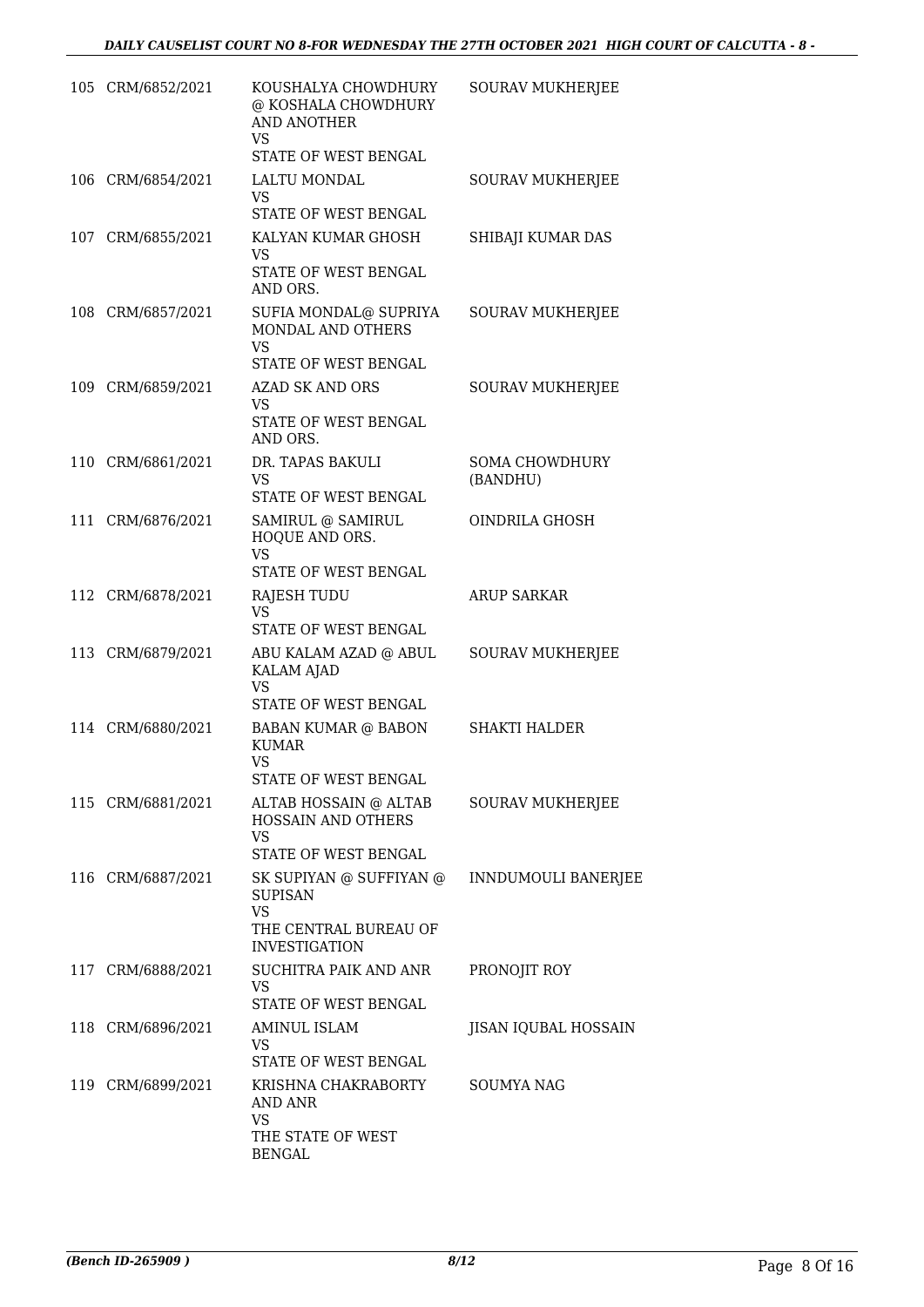| 120 CRM/6900/2021 | <b>BASANTI DEBI</b><br>VS                                    | Jeenia Rudra            |
|-------------------|--------------------------------------------------------------|-------------------------|
| 121 CRM/6903/2021 | STATE OF WEST BENGAL<br>SUJIT DHALI                          | SUSNIGDHO BHATTACHARYYA |
|                   | <b>VS</b><br>STATE OF WEST BENGAL                            |                         |
| 122 CRM/6904/2021 | SANJEEBAN CHAKRABORTY                                        | ADITYA TIWARI           |
|                   | <b>VS</b><br>THE STATE OF WEST<br><b>BENGAL</b>              |                         |
| 123 CRM/6907/2021 | SANJIT BISWAS AND ANR<br>VS                                  | Jeenia Rudra            |
|                   | STATE OF WEST BENGAL                                         |                         |
| 124 CRM/6909/2021 | NASREN BIBI<br><b>VS</b>                                     | Jeenia Rudra            |
|                   | STATE OF WEST BENGAL                                         |                         |
| 125 CRM/6910/2021 | SAIDUL SK ALIAS SAIDUL<br><b>MOLLA</b><br>VS                 | SOMNATH ADHIKARY        |
|                   | STATE OF WEST BENGAL                                         |                         |
| 126 CRM/6911/2021 | AJIJUR MONDAL @ MD<br><b>AZIZUL ISLAM</b><br>VS              | Jeenia Rudra            |
|                   | STATE OF WEST BENGAL                                         |                         |
| 127 CRM/6912/2021 | DEEP KR. SINGHA AND ORS.<br>VS<br>STATE OF WEST BENGAL       | DIPANKAR GUHA           |
|                   |                                                              |                         |
| 128 CRM/6915/2021 | MD IKBAL HOSSAIN<br>VS.<br>STATE OF WEST BENGAL              | Jeenia Rudra            |
| 129 CRM/6918/2021 | SAKILA BIBI @ JEMI @<br>SAKILA<br>VS<br>STATE OF WEST BENGAL | <b>ASHIM DEBNATH</b>    |
| 130 CRM/6921/2021 | GOURHARI MAITY@UTTAM<br>MAITY AMND ANR.<br>VS                | ASIF IQBAL AHMED        |
|                   | STATE OF WEST BENGAL                                         |                         |
| 131 CRM/6922/2021 | SABINA BIBI AND ANR.<br>VS<br>STATE OF WEST BENGAL           | <b>BITASOK BANERJEE</b> |
| 132 CRM/6926/2021 | SK. MUKHTAR ALI                                              | SK SAHJAHAN ALI         |
|                   | VS<br>STATE OF WEST BENGAL                                   |                         |
| 133 CRM/6927/2021 | ESAB MIA @ ESAB ALI<br><b>VS</b>                             | KAUSIK BISWAS           |
|                   | STATE OF WEST BENGAL                                         |                         |
| 134 CRM/6928/2021 | PALLAB SINHA<br><b>VS</b>                                    | PROSENJIT MUKHERJEE     |
|                   | THE STATE OF WEST<br><b>BENGAL</b>                           |                         |
| 135 CRM/6929/2021 | LAKSHMAN HALDER                                              | KALYAN KUMAR            |
|                   | VS                                                           | <b>BHATTACHARJEE</b>    |
|                   | STATE OF WEST BENGAL                                         |                         |
| 136 CRM/6934/2021 | MAHIDUR RAHAMAN<br><b>VS</b><br>STATE OF WEST BENGAL         | <b>KAUSIK BISWAS</b>    |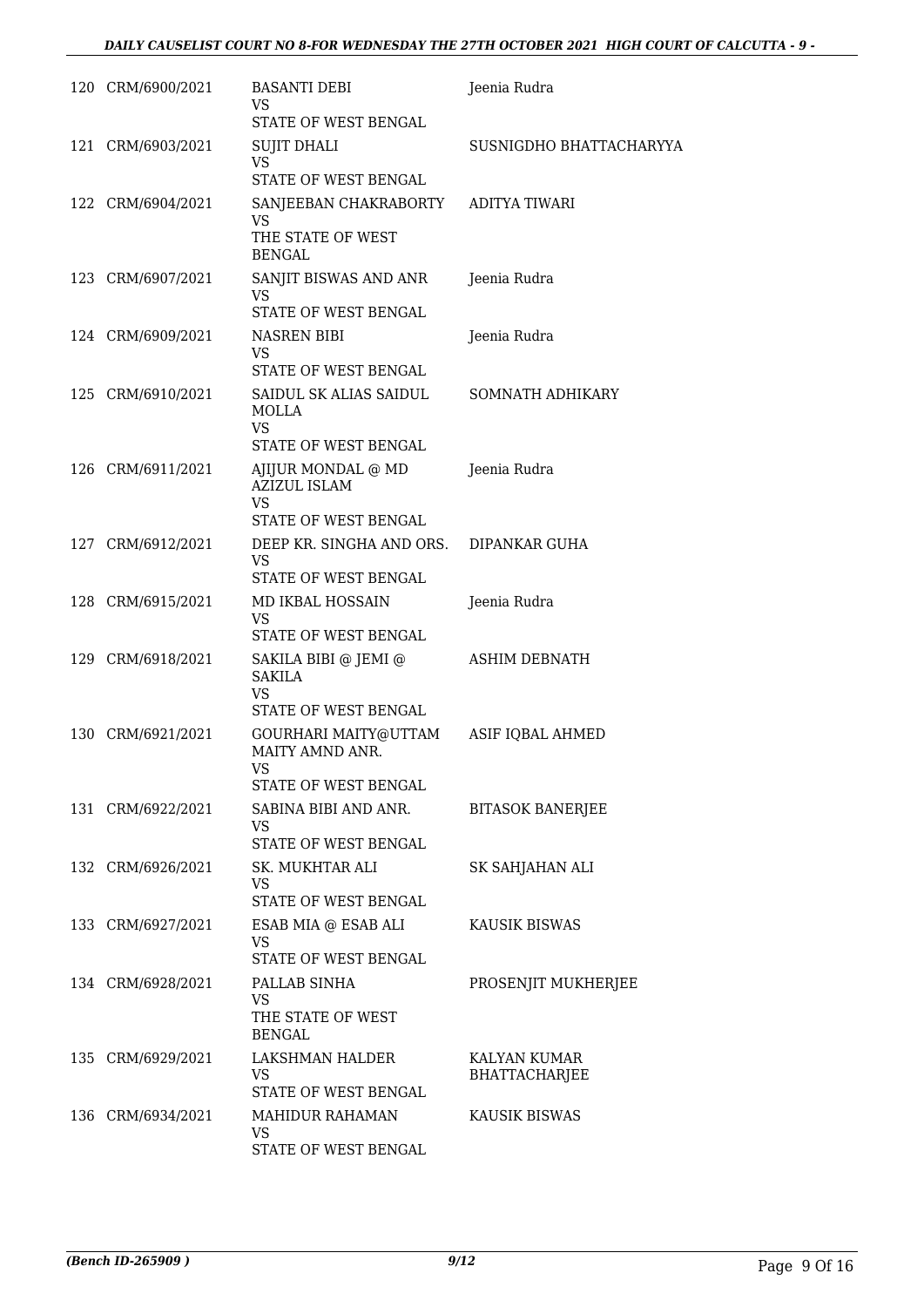| 137 CRM/6935/2021 | ASHISH SINGHA AND ORS.<br>VS                                                         | AVINABA PATRA           |
|-------------------|--------------------------------------------------------------------------------------|-------------------------|
| 138 CRM/6937/2021 | STATE OF WEST BENGAL<br>MD. ABDUL HADI @ ABDUL                                       | <b>AVINABA PATRA</b>    |
|                   | HADI AND ANR.<br><b>VS</b>                                                           |                         |
|                   | STATE OF WEST BENGAL                                                                 |                         |
| 139 CRM/6942/2021 | <b>BIREN DAS AND OTHERS</b><br><b>VS</b><br><b>STATE OF WEST BENGAL</b>              | <b>ANISH DAS</b>        |
| 140 CRM/6945/2021 | ABUL KASHEM AZAD                                                                     | MD HAFIZ ALI            |
|                   | VS                                                                                   |                         |
|                   | STATE OF WEST BENGAL                                                                 |                         |
| 141 CRM/6949/2021 | PRAKASH SARKAR @<br><b>GOBINDA</b><br>VS                                             | KUSAL KUMAR MUKHERJEE   |
|                   | STATE OF WEST BENGAL                                                                 |                         |
| 142 CRM/6951/2021 | SUMAN GARAI @ SUMAN<br><b>GORAI AND ORS</b><br>VS                                    | Sujoy Sarkar            |
|                   | THE STATE OF WEST<br>BENGAL31                                                        |                         |
| 143 CRM/6952/2021 | <b>SUMATI ROY AND ORS</b><br>VS                                                      | SUSNIGDHO BHATTACHARYYA |
|                   | STATE OF WEST BENGAL                                                                 |                         |
| 144 CRM/6953/2021 | SUBRATA ADHIKARY<br>VS                                                               | DIPTANGSHU BASU         |
|                   | STATE OF WEST BENGAL                                                                 |                         |
| 145 CRM/6954/2021 | BISWAJIT METE AND ORS<br><b>VS</b>                                                   | Sujoy Sarkar            |
|                   | THE STATE OF WEST<br><b>BENGAL</b>                                                   |                         |
| 146 CRM/6956/2021 | ANJANA BISWAS AND ANR.                                                               | <b>AMIT SINGH</b>       |
|                   | VS<br>STATE OF WEST BENGAL                                                           |                         |
| 147 CRM/6962/2021 | SAHARUL SEKH ALIAS                                                                   | <b>NAVANIL DE</b>       |
|                   | NIYADUL<br>VS                                                                        |                         |
|                   | STATE OF WEST BENGAL                                                                 |                         |
| 148 CRM/6968/2021 | NETAI PAL @ NETAI PAUL<br>AND ORS                                                    | DEBAYAN GHOSH           |
|                   | VS<br>THE STATE OF WEST                                                              |                         |
|                   | <b>BENGAL</b>                                                                        |                         |
| 149 CRM/6971/2021 | KHAIRUL MONDAL @<br>KHAIRUL HOSEN MANDAL<br>@ KHAIRUN HOSEN<br><b>MANDAL AND ORS</b> | AVISHEK PRASAD          |
|                   | VS<br>STATE OF WEST BENGAL<br>AND ORS.                                               |                         |
| 150 CRM/6973/2021 | SHYAMAL KUMAR GHOSH                                                                  | RAJ BARMAN              |
|                   | AND ANR.<br>VS                                                                       |                         |
|                   | STATE OF WEST BENGAL                                                                 |                         |
| 151 CRM/6977/2021 | JANARDHAN KR. SINGH<br><b>VS</b>                                                     | DEBARSHI BRAHMA         |
|                   | STATE OF WEST BENGAL                                                                 |                         |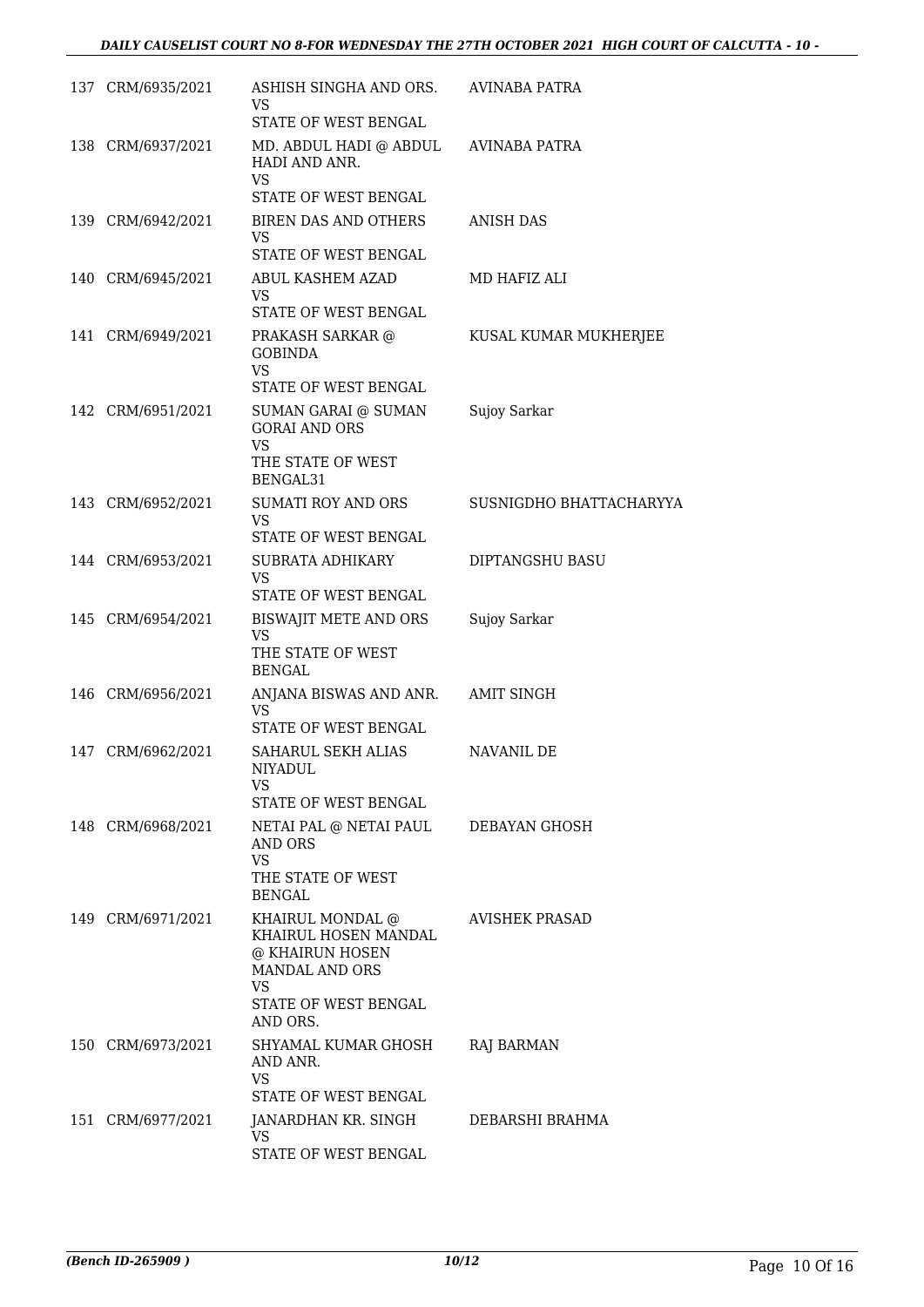#### *DAILY CAUSELIST COURT NO 8-FOR WEDNESDAY THE 27TH OCTOBER 2021 HIGH COURT OF CALCUTTA - 11 -*

| 152 CRM/6983/2021             | <b>YUNUS</b><br>VS<br><b>STATE OF WEST BENGAL</b>                            | SOUPAL CHATTERJEE     |
|-------------------------------|------------------------------------------------------------------------------|-----------------------|
|                               | ANINDYA PATRA                                                                | <b>SUDIPTA MAITI</b>  |
| 153 CRM/6984/2021             | VS<br>STATE OF WEST BENGAL                                                   |                       |
| 154 CRM/6985/2021             | SK. REJAUL @ SK. REJABUL<br>AND ANR.<br><b>VS</b><br>STATE OF WEST BENGAL    | DEV KUMAR SHARMA      |
| 155 CRM/6990/2021             | KURMAN MONDAL                                                                | SK. TOSLIM ALI        |
|                               | VS<br>STATE OF WEST BENGAL                                                   |                       |
| 156 CRM/6991/2021             | YANUR MONDAL                                                                 | <b>SK TOSLIM ALI</b>  |
|                               | VS<br>STATE OF WEST BENGAL                                                   |                       |
| 157 CRM/6993/2021             | UJJAL SARKAR                                                                 | <b>SAYAN KANJILAL</b> |
|                               | VS<br>STATE OF WEST BENGAL                                                   |                       |
| 158 CRM/6996/2021             | <b>JAMAL MONDAL</b>                                                          | SK TOSLIM ALI         |
|                               | VS<br><b>STATE OF WEST BENGAL</b>                                            |                       |
| 159 CRM/7000/2021             | <b>MANOWAR</b>                                                               | SOUPAL CHATTERJEE     |
|                               | HOSSAIN@MANOWAR<br>ALAM AND ANR.<br>VS                                       |                       |
|                               | STATE OF WEST BENGAL                                                         |                       |
| 160 CRM/7009/2021             | NUR ISLAM@ NUR SALAM<br><b>SEKH</b><br>VS                                    | MD HAFIZ ALI          |
|                               | STATE OF WEST BENGAL                                                         |                       |
| 161 CRM/7022/2021             | SUBODH CHANDRA MAJHI<br>VS                                                   | <b>SAYAN KANJILAL</b> |
|                               | STATE OF WEST BENGAL<br><b>APPLICATION</b>                                   |                       |
| 162 CRM/1442/2021             | MOTIAR SEKH@MOTIAR<br>MOLLA@SULTAN SEKH<br>VS<br><b>STATE OF WEST BENGAL</b> | MADHUMITA BASAK       |
| IA NO: CRAN/1/2021            |                                                                              |                       |
|                               | <b>TRIBUNAL APPLICATION</b>                                                  |                       |
| 163 WP.CT/78/2021             | ALAPAN BANDYOPADHYAY                                                         | SANDIP DASGUPTA       |
|                               | VS<br>UNION OF INDIA AND ANR                                                 |                       |
| 164 WP.ST/93/2021             | <b>GOBINDA BISWAS AND ORS</b><br><b>VS</b>                                   | <b>GOPAL DAS</b>      |
|                               | THE STATE OF WEST<br><b>BENGAL AND ORS</b>                                   |                       |
|                               | <b>INTRA COURT APPEAL AND APPLICATION</b>                                    |                       |
| 165 MAT/995/2021              | ATANU KUMAR GANGULY @<br>ATANU GANGULY<br><b>VS</b>                          | BIJAY KUMAR SHAW      |
|                               | STATE OF WEST BENGAL<br>AND ORS.                                             |                       |
| IA NO: CAN/1/2021, CAN/2/2021 |                                                                              |                       |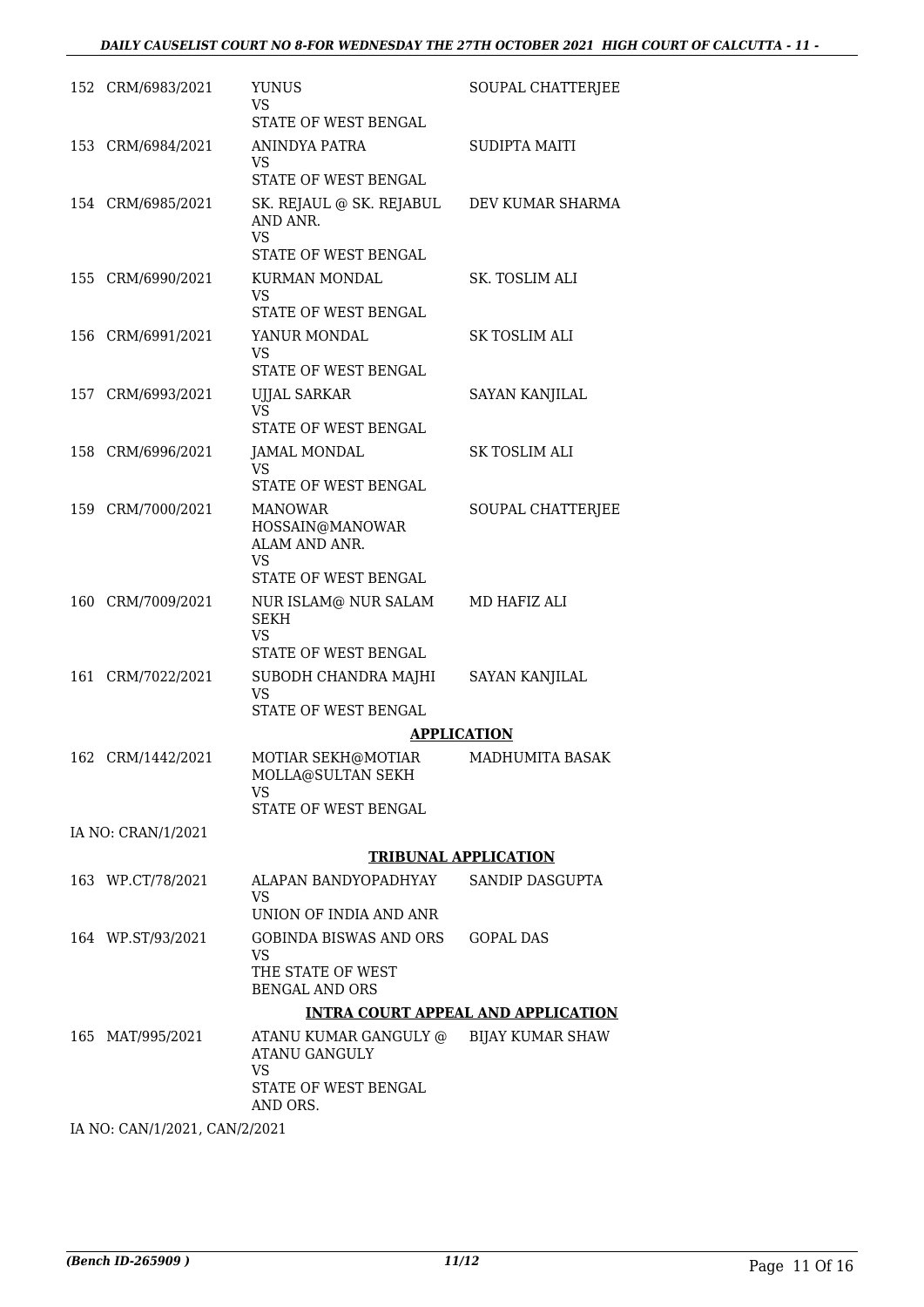| 166 MAT/998/2021  | SABYASACHI MONDAL ADN<br>ANR<br><b>VS</b><br>STATE OF WEST BENGAL<br>AND ORS.                 | <b>DONA GHOSH</b>     |
|-------------------|-----------------------------------------------------------------------------------------------|-----------------------|
| IA NO: CAN/1/2021 |                                                                                               |                       |
| 167 MAT/1150/2021 | <b>KINJAL DAS</b><br><b>VS</b><br>STATE OF WEST BENGAL<br>AND ORS.                            | <b>SUMAN BANERJEE</b> |
| IA NO: CAN/1/2021 |                                                                                               |                       |
| 168 MAT/1188/2021 | NARAYANA SCHOOL AND<br><b>ANOTHER</b><br>VS.<br>ANISUR RAHMAN AND<br><b>OTHERS</b>            | ANITA SHAW            |
| IA NO: CAN/1/2021 |                                                                                               |                       |
|                   | <b>CIVIL APPEALS</b>                                                                          |                       |
|                   | (& APPLICATION)                                                                               |                       |
| 169 FMAT/621/2021 | MANABENDRA<br><b>CHAKRABORTY</b><br>VS.<br>RAHUL PODDAR AND ORS.                              | RIJU GHOSH            |
| IA NO: CAN/1/2021 |                                                                                               |                       |
| 170 FMAT/639/2021 | <b>BENGAL AMATEUR</b><br>SWIMMING ASSOCIATION<br>VS.<br>RAMNUJ MUKHERJEE AND<br><b>OTHERS</b> | SOUMYAJIT MISHRA      |
| IA NO: CAN/1/2021 |                                                                                               |                       |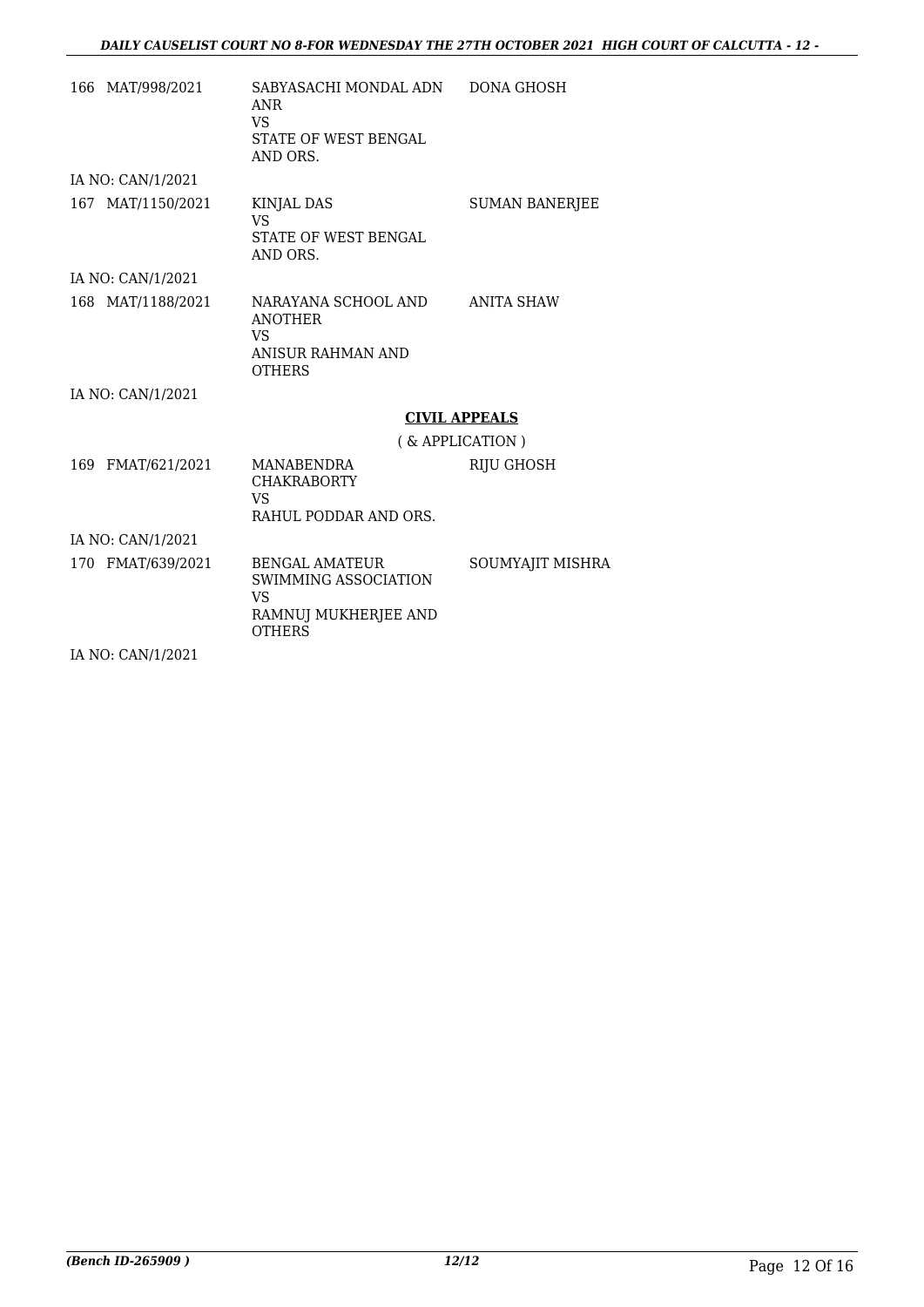

# In The High Court at Calcutta

### **Appellate Side**

**DAILY CAUSELIST For Wednesday The 27th October 2021**

### **COURT NO. 6 SINGLE BENCH (SB) AT 11:00 AM HON'BLE JUSTICE TIRTHANKAR GHOSH (VIA VIDEO CONFERENCE)**

#### **(VACATION BENCH)**

#### **APPLICATION FOR BAIL U/S 439**

| 1              | CRM/6830/2021 | <b>SUMON KHAN</b><br><b>VS</b>                                                               | <b>SAFDAR AZAM</b>              |
|----------------|---------------|----------------------------------------------------------------------------------------------|---------------------------------|
|                |               | <b>STATE OF WEST BENGAL</b>                                                                  |                                 |
| $\mathfrak{D}$ | CRM/6933/2021 | <b>SOURAV KANTI DOLUI</b><br><b>VS</b><br><b>STATE OF WEST BENGAL</b>                        | NILADRI SEKHAR<br><b>GHOSH</b>  |
|                |               | <b>CRIMINAL REVISION</b>                                                                     |                                 |
| 3              | CRR/2204/2021 | <b>SHALEK SK AND ORS</b><br><b>VS</b><br>STATE OF WEST BENGAL<br>AND ANR                     | <b>SHASANKA SEKHAR</b><br>GHOSH |
| 4              | CRR/2205/2021 | NETAI SINGHA @ NITAI<br><b>SINGHA</b><br><b>VS</b><br>THE STATE OF WEST<br>BENGAL39          | <b>SOURAV MUKHERJEE</b>         |
| 5              | CRR/2206/2021 | UMMAR ALI @ UMAR ALI<br><b>VS</b><br>THE STATE OF WEST<br><b>BENGAL</b>                      | <b>ARNAB SAHA</b>               |
| 6              | CRR/2207/2021 | KAUSIK BAKSHI<br><b>VS</b><br><b>STATE OF WEST BENGAL</b><br>AND ANR.                        | <b>RANAJIT ROY</b>              |
| 7              | CRR/2208/2021 | DR. ADHIRAJ<br><b>CHAKRABORTY</b><br><b>VS</b><br>THE STATE OF WEST<br><b>BENGAL AND ANR</b> | DIPANKAR PAL                    |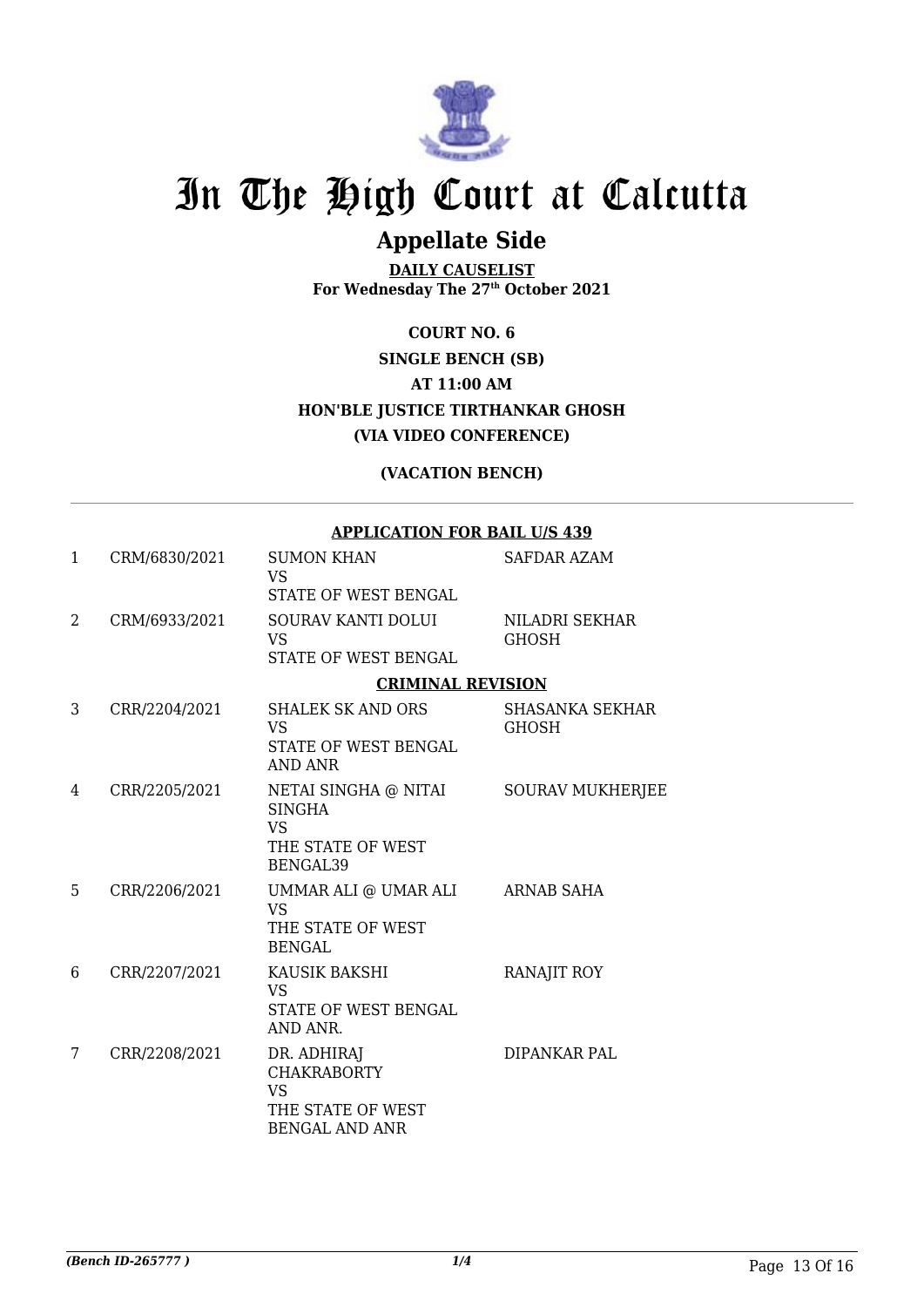| 8  | CRR/2209/2021     | <b>TARASHIS CHOUDHURY</b><br>VS<br>DOLA MUKHERJEE                                               | <b>SUBHA KUMAR</b><br><b>PATHAK</b>   |
|----|-------------------|-------------------------------------------------------------------------------------------------|---------------------------------------|
| 9  | CRR/2210/2021     | <b>TARASHIS CHOUDHURY</b><br><b>VS</b><br>DOLA MUKHERJEE                                        | <b>SUBHA KUMAR</b><br><b>PATHAK</b>   |
| 10 | CRR/2211/2021     | <b>SK KELIMOLLA</b><br><b>VS</b><br>STATE OF WEST BENGAL                                        | <b>AMAL KRISHNA</b><br><b>SAMANTA</b> |
| 11 | CRR/2212/2021     | <b>ASHISH PRAMANIK</b><br>VS<br>THE STATE OF WEST<br><b>BENGAL AND ANR</b>                      | PARAMITA MAITY                        |
| 12 | CRR/2213/2021     | <b>MOUMI ROY</b><br>VS<br>THE STATE OF WEST<br><b>BENGAL AND ORS</b>                            | <b>SANTANU MAJI</b>                   |
|    |                   | <b>MOTION</b>                                                                                   |                                       |
| 13 | WPA/15127/2021    | ORISSA STEVEDORES<br><b>LIMITED</b><br>VS<br><b>SHYAMA PRASAD</b><br>MOOKERJEE PORT AND<br>ORS. | <b>JISHNUJIT ROY</b>                  |
|    | IA NO: CAN/1/2021 |                                                                                                 |                                       |
| 14 | WPA/15660/2021    | SHAILESH KUMAR MISHRA<br><b>VS</b><br>UNION OF INDIA AND ORS.                                   | <b>ABHISHEK GUPTA</b>                 |
| 15 | WPA/16607/2021    | <b>BISWAJIT BANERJEE</b><br>VS<br><b>STATE OF WEST BENGAL</b><br>AND ORS.                       | MAHABOOB AHMED                        |
| 16 | WPA/16647/2021    | <b>LAXMI DAS AND ANR</b><br><b>VS</b><br>THE UNION OF INDIA AND<br><b>ORS</b>                   | SAYANTI SENGUPTA                      |
| 17 | WPA/16688/2021    | MOUSUMI MONDAL<br>VS<br>STATE OF WEST BENGAL<br>AND ORS.                                        | POULAMI DUTTA                         |
| 18 | WPA/16792/2021    | STATE BANK OF INDIA<br>VS<br>STATE OF WEST BENGAL<br>AND ORS.                                   | PIJUSH KANTI RAY                      |
| 19 | WPA/16801/2021    | STATE BANK OF INDIA<br><b>VS</b><br>STATE OF WEST BENGAL<br>AND ORS.                            | PIJUSH KANTI RAY                      |
| 20 | WPA/17316/2021    | SAILENDRA GHOSH<br>VS<br>STATE OF WEST BENGAL<br>AND ORS.                                       | AMRITA DE                             |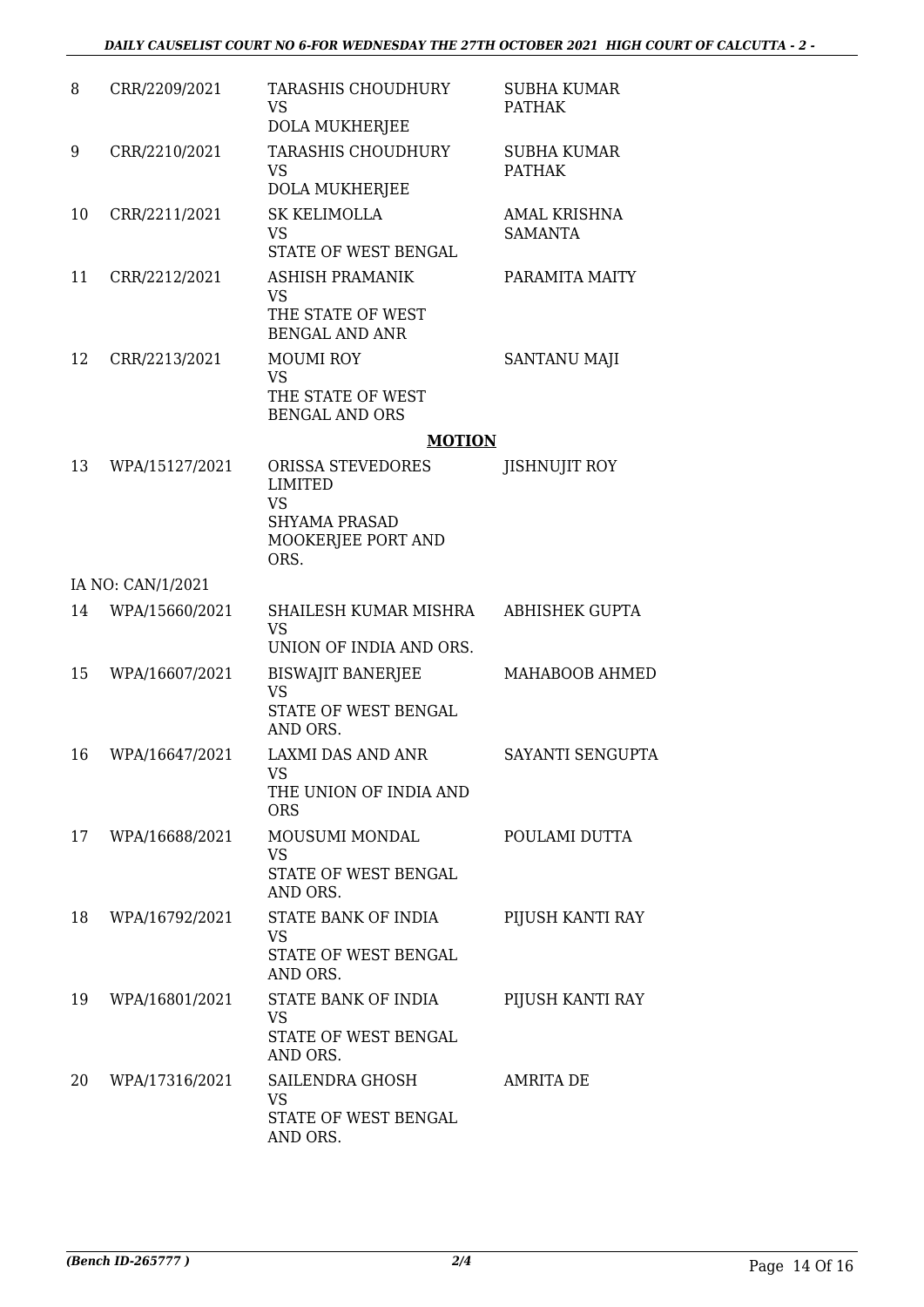| 21 | WPA/17371/2021    | SHIBANI SARKAR BARAI<br><b>VS</b><br>STATE OF WEST BENGAL<br>AND ORS.                                              | <b>AMIT SINGH</b>    |
|----|-------------------|--------------------------------------------------------------------------------------------------------------------|----------------------|
| 22 | WPA/17379/2021    | USAH DEBI BARNAWAL<br>AND ANR.<br><b>VS</b><br>STATE OF WEST BENGAL<br>AND ORS.                                    | PIJUSH KANTI RAY     |
| 23 | WPA/17382/2021    | SABANA SULTANA<br><b>VS</b><br>STATE OF WEST BENGAL<br>AND ORS.                                                    | DIPANJAN BISWAS      |
| 24 | WPA/17391/2021    | SWADESH MONDAL AND<br><b>ANR</b><br><b>VS</b><br>STATE OF WEST BENGAL<br>AND ORS.                                  | <b>BASUDEV DAN</b>   |
| 25 | WPA/17393/2021    | ABDUL MANNAN MOMIN<br><b>VS</b><br>STATE OF WEST BENGAL<br>AND ORS.                                                | MONIRUZZAMAN         |
| 26 | WPA/17396/2021    | SMC GLOBAL SECURITIES PREETU CHAUDHARY<br>LTD.<br><b>VS</b><br>NATIONAL STOCK<br>EXCHANGE OF INDIA LTD.<br>AND ANR |                      |
| 27 | WPA/17400/2021    | HIMANGSHU MANNA @<br>HIMANGSHU SEKHAR<br><b>MANNA</b><br><b>VS</b><br>STATE OF WEST BENGAL<br>AND ORS.             | AISHWARYA BAZAZ      |
|    | 28 WPA/17403/2021 | <b>RABINDRANATH</b><br><b>SAMADDER</b><br><b>VS</b><br>STATE OF WEST BENGAL<br>AND ORS.                            | <b>SHAKTI HALDER</b> |
| 29 | WPA/17409/2021    | ANJAR REZA<br><b>VS</b><br>STATE OF WEST BENGAL<br>AND ORS.                                                        | PARVEZ HOSSAIN       |
| 30 | WPA/17415/2021    | <b>SANJAY SHAW</b><br><b>VS</b><br>STATE OF WEST BENGAL<br>AND ORS.                                                | <b>SOUMEN PAUL</b>   |
| 31 | WPA/17416/2021    | <b>RAMA DAS</b><br><b>VS</b><br>STATE OF WEST BENGAL<br>AND ORS.                                                   | PARVEZ HOSSAIN       |